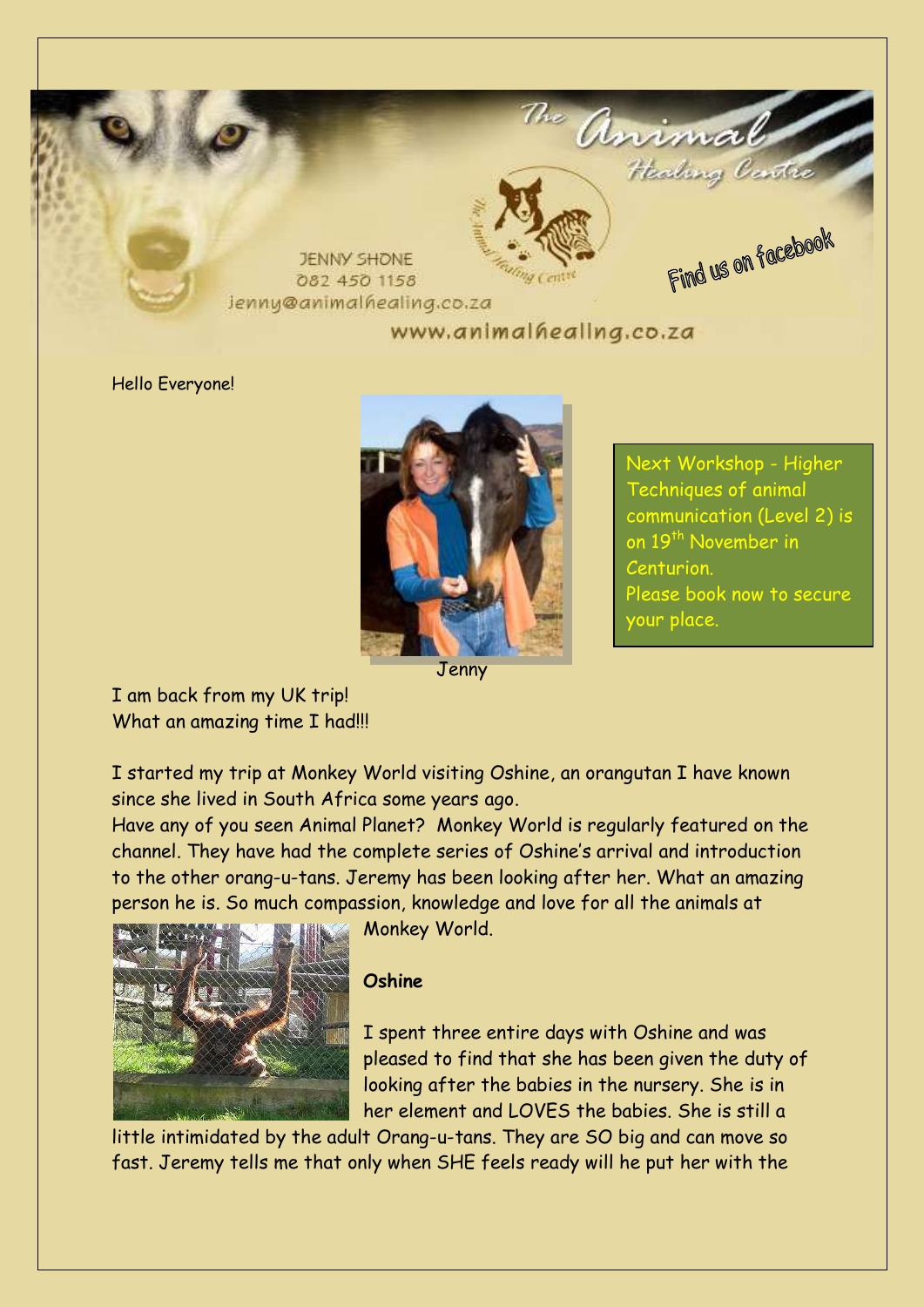gentlest of the adults. Everything is done in HER time and only when SHE is ready. They have so much respect for the animals living there.

Every moment that she wasn't staring at me (yes she did recognize me) she was looking after a VERY cute baby called Sylvester (as seen on right).

Due to the fact that she grew up in a home with a family, she walks up-right like a person. She hasn't yet figured out that orang-u-tans walk on all fours and possibly never will. She spent a lot of time walking around hand in hand with Sylvester just like a mother with her child.



If she felt he had been high up on the jungle gum playing for long enough, she would climb up and bring him down. When they brought his bottle of milk and her juice, she would first feed him his bottle before drinking her juice. It was quite amazing to watch them interact! Orang-u-tans are such gentle souls. Unlike the chimps, baboons and gorillas which can be quite aggressive animals in nature. Very much like us humans.

As she is now in Orang-u-tan land they are trying to get some of her human behaviour out of her system and trying to establish her Orang-u-tan behaviour. This means no one is allowed to go in with her or even very close. Jeremy goes in with her so that she still has some human interaction. He has to give her any medication or anything else she might need. I couldn't go in with her but she spent a lot of time blowing kisses to me while I sat near her and chatted with her. Although she misses her human family, she was SO proud of her job and is very happy living there.

She has been on a very healthy eating plan (we don't use the D word) and over the year that she has been there has lost a staggering 25kg. Go girl go!!!

Being at Monkey World and seeing all the rescued apes has re-confirmed to me how crucial it is that we NEVER bring any wild animal of any kind into a domestic household. Yes we do it because we love them but is it really fair on THEM? Ask yourselves - What is love? In my opinion love is being able to allow an animal or person to be who THEY are and not try to change them to be what WE feel they should be. Another question – Where did the animal come from? Very often the wild animal is stolen at a very young age from its mother. It is ripped from the family it knows and the environment it is used to and taken into a situation of fear, loneliness and depression so that an unaware human can buy it and bring it up in a domestic situation. Very often once it grows up and starts showing its "wild self" the people realize that they can't keep it and it either ends up in a zoo or possibly in even a worse situation. Again it is ripped from its family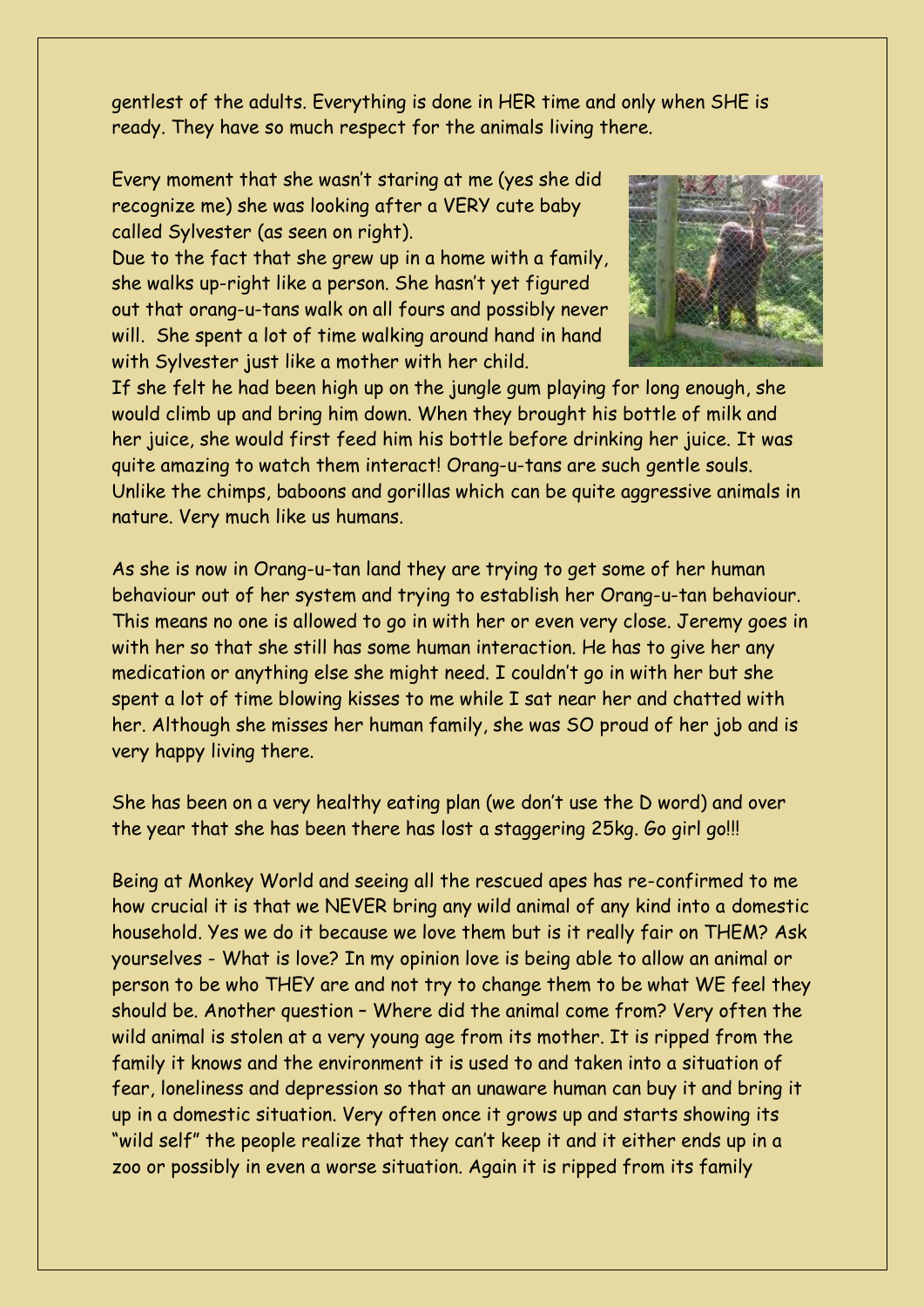(human) and taken away from everything it knows. These animals ultimately don't fit in anywhere. They can't be released back into the wild. Where do they go? What happens to them? Think about it!

I was extremely impressed with the programme that Monkey World has for rescuing animals and rehabilitating them. They have centres all around the world. Please support the rescuing of wild animals.

There is so much more I could tell you about this amazing place but time is running out so I will tell you about the next part of my trip.

My sister and brother in-law came to fetch me from Monkey World. It took us three hours longer to get back to their home than we expected because of "road works". Imagine going to England and finding road works? I thought South Africa was the capital of "road works???" I had a lovely visit with Sandra, Mike and their cat Tanzi.



**Tanzi**

Tanzi, by the way, is getting on very well with the next few chapters of the book Sandra is helping him write. He has had a bit of writers block lately but is on a roll again. Yes, cats do get writers block but they will NEVER admit it. They will always just say that they have been too busy to write.

I will keep you posted on the developments with Tanzi's book. It should prove to be quite entertaining! (In a cat sort of way)

The day before flying home Sandra and I spent the day at the Raptor Centre. It was stunning to be near all the raptors. One thing I learnt from them was that "birds don't actually like to fly" The only reason they fly is to hunt and catch food. This just shows how the humans mind gets in the way of understanding the animal kingdom as it really is. I always thought that it must be an amazing experience to be able to fly. Birds must LOVE it?

When you look at the sky – how many birds do you see flying around? Exactly! None! Except for the ones looking for food.

This stunning ladies name is **Crystal**

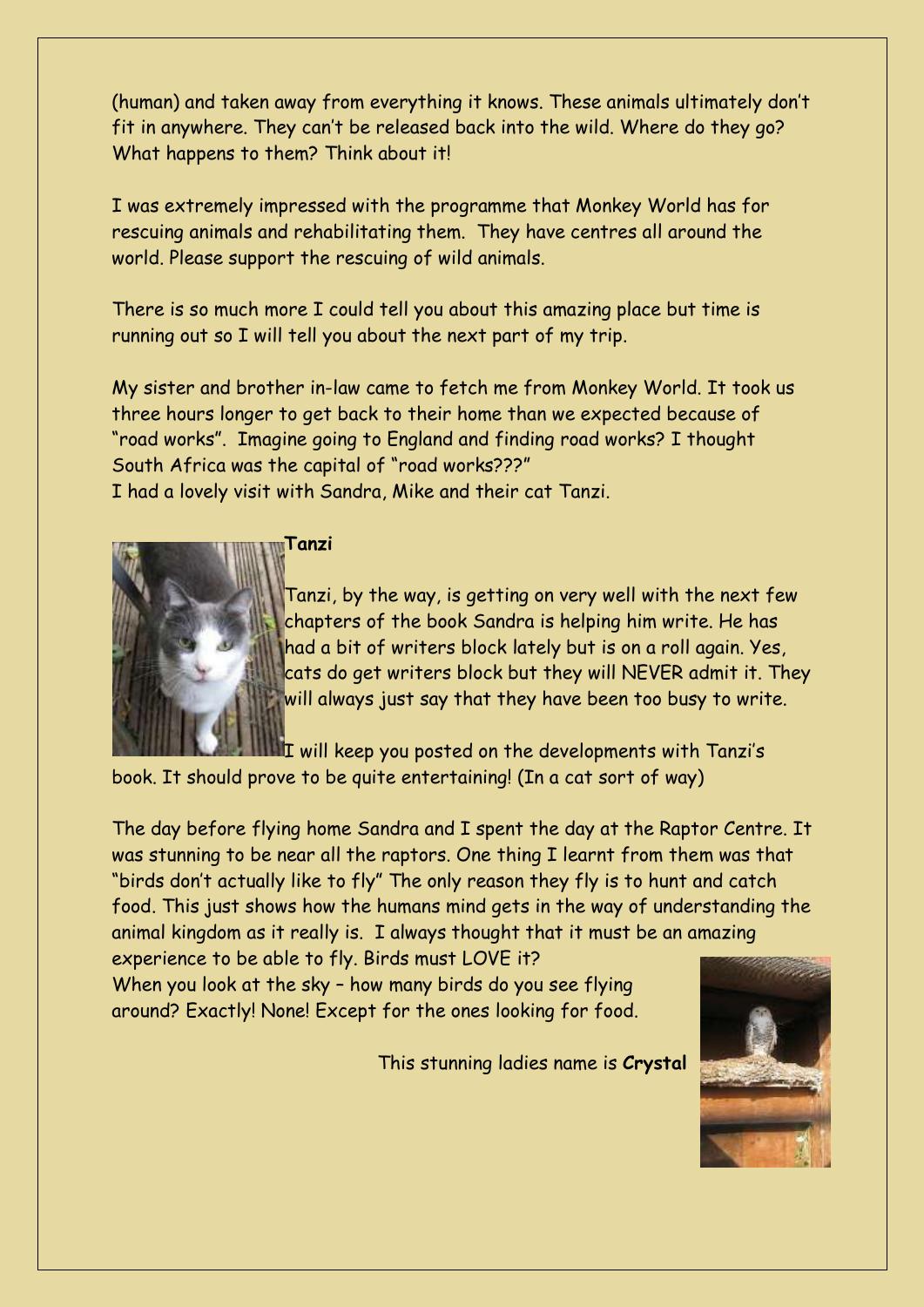While I was in England Sandra also took me to meet a client of mine who lives quite near her. His name is Freddy and he lives with a kitty called Sam. It is always so special to meet the animals that I have been working with and have never met.





We had a lovely tea party with them and their Mom Lindsay.

It is always so interesting for me to see how the animals in other countries relate and react as opposed to the animals in S.A. The animals in S.A behave and relate very much like the people in S.A and the animals in UK behave very much like the people in UK. I have even found slight differences between the animals living in Natal, the Cape and Transvaal. This just brings me back to the realization that the animals we share our homes with pick up our behaviour patterns. If the human is laid-back and relaxed, the chances are that the animal will also be laid-back and relaxed. If the human is angry, more than likely the animal will also be angry.

Time really does move so fast. I had so many stunning experiences and within the blink of an eye, I was back home at my desk as if nothing had changed. "Oh how I need a holiday!!!"

Two days after my return we started the ESP animal healing course. The group of ladies attending are such powerful healers. I am really looking forward to having them join our group of animal healers. NOWHERE does it say, or should it say, that just because you are learning you shouldn't have fun. There needs to be an element of fun in everything you do otherwise there is really no point in doing it! This is a lesson I learnt a long time ago from a dog I spoke to. I am learning SO much from this group of amazing people.

Remember – Every learner is an educator and every educator is a learner.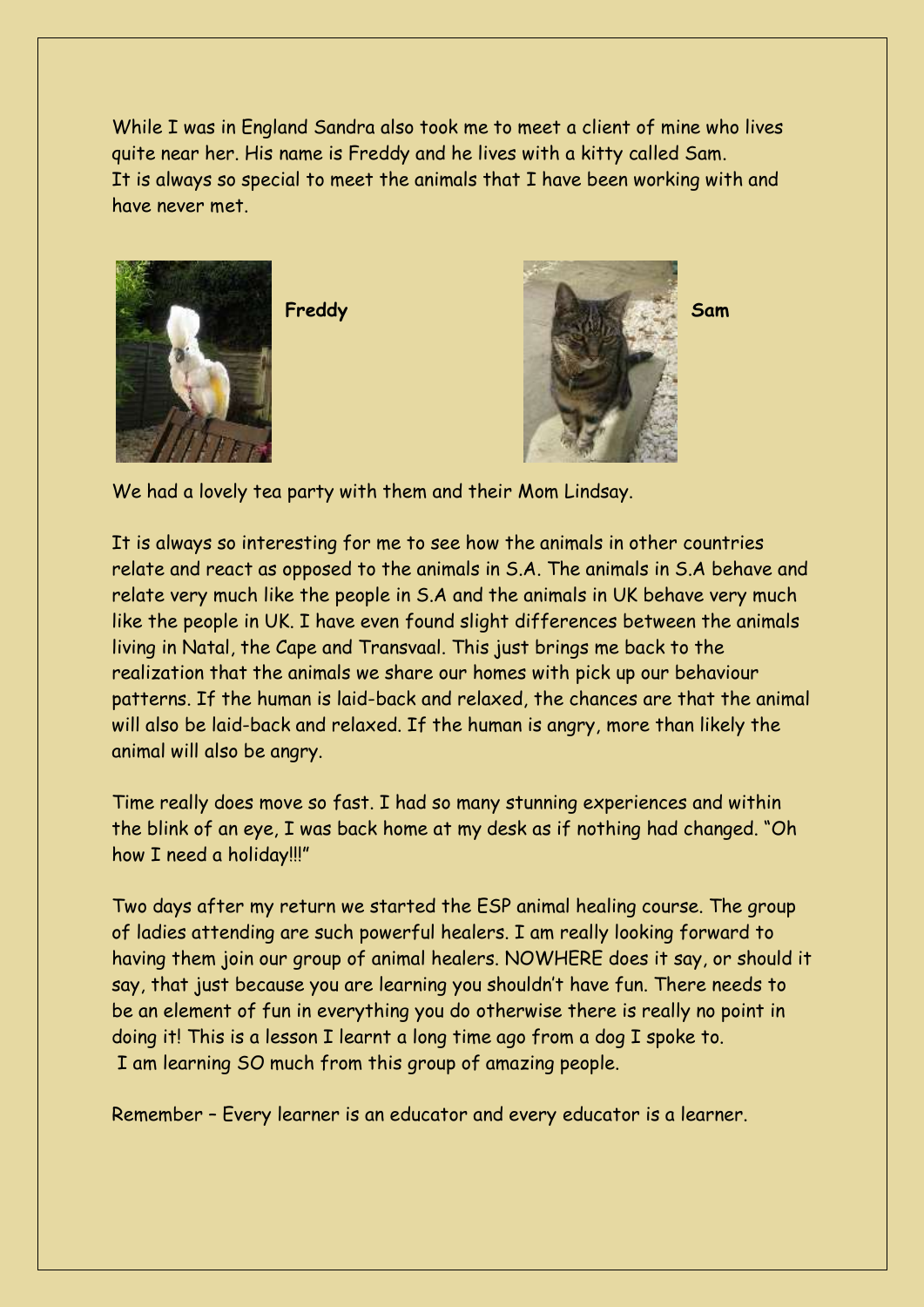## **Animals and Fireworks!**

November approaches and we are almost upon "Guy Fawkes" time. PLEASE give a thought to your animal friends. Not only the animals that share our homes but the wild animals that surround all of us.

At this time of year our trackers are EXTREMELY busy. They spend all their

time trying to track all the animals that go missing due to extreme fear because of the direct result of fire-works. Some animals are found and brought home safely but suffer long term severe trauma but many animals are never found and returned to their safe homes while other are involved in accidents which lead to them crossing over.



Please don't let YOUR animal be the next statistic on our busy roads. Give them the protection and love they so willingly give you. Let us not be the reason their worst nightmare comes true.

Spread the word and make a difference. The animals are counting on us!!!



#### **From Sammy**

I have been privileged of late to communicate with several souls of animals that have crossed over. Still grieving after months, sometimes years, since the passing of their beloved animal companion, the humans all wanted to get a message from the soul of the animal they once knew, and find out if they were remembered by the soul of the animal, and if the souls of the animals were still watching over them.

It was an incredibly moving and enlightening series of communications and I feel urged to share some of the information I received regarding the process of crossing over.

So often during communication sessions, I am reminded that animals are so much more connected to the true meaning of life on earth, that they hold a clearer vision of what our collective purpose is. One effect of this is that all animals know when their time of passing is coming, even those that happen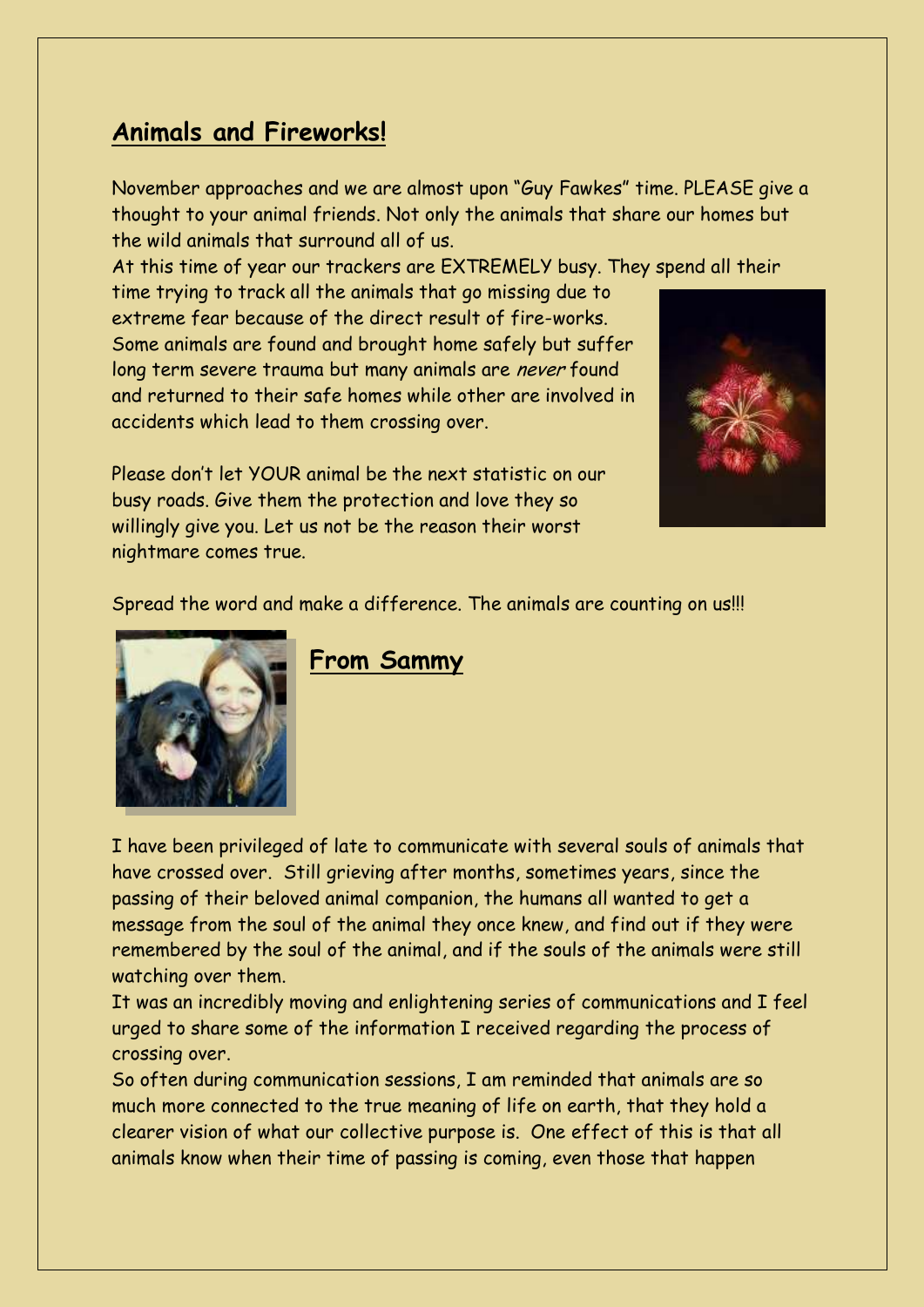seemingly "by accident". Animals are often telling me that there is a greater plan to everything, and that nothing is by accident, absolutely everything that happens is part of this greater plan.

Another surprising, and comforting thing I have learnt over the years, which has been told to me many times, is that the souls of animals that cross over as a result of traumatic and possibly painful events, will leave the physical body prior to the painful event of series of events occurring, as it is not meant for animals to carry the memory of pain with them across lifetimes. The only reason for their physical bodies going through such painful and traumatic events is to help humans learn lessons. It is the humans around them, and the humans that hear of these traumatic events, that absorb and accept the lesson that these situations are meant for.

The moment of death is a great release for the souls crossing over, and I've been told it is the same for humans. Released from the lower physical vibration of this earth plane, souls experience a sudden freedom and lightness. A portion of their soul will always return, in spirit, to the humans they loved and spent their last lifetime with, and will stay with those humans in spirit form, acting as guide and "angel", while other parts of their soul will move on to other lifetimes and other humans.

The souls of animals do not stay with one human family. Across lifetimes, they will often come back in many forms to the same family, but will also have the same special connection to several other human families. This can also happen in one lifetime, where an animal has chosen to share his life with more than one family, and halfway through his life, may leave the one family, having completed what he came to do with them, to move on to another human family, one that he may also have shared lifetimes with before.

One thing that I am often asked to share with humans is that animals, especially at this point in time, are taking large portions of negative energy with them at the moment of their crossing over, either from their humans or from their environment. This leaves a space, and they ask that we focus on filling these spaces with love and happiness, not with sadness, fear and loss. So when you feel this empty space, feel the emptiness inside you and around you at the moment of their crossing over, they ask that you think of the fun and love you shared with them, and let these thoughts stay with you for a while, as these thoughts will generate the love and happiness to fill that space.

In closing, grief is a process that even animals feel, but they can teach us much in how they feel it, move through it, and let it go.

The animals often say how the human negative emotions that we often attach to grief, like guilt for not having done enough, depression, anger, hurt etc., often